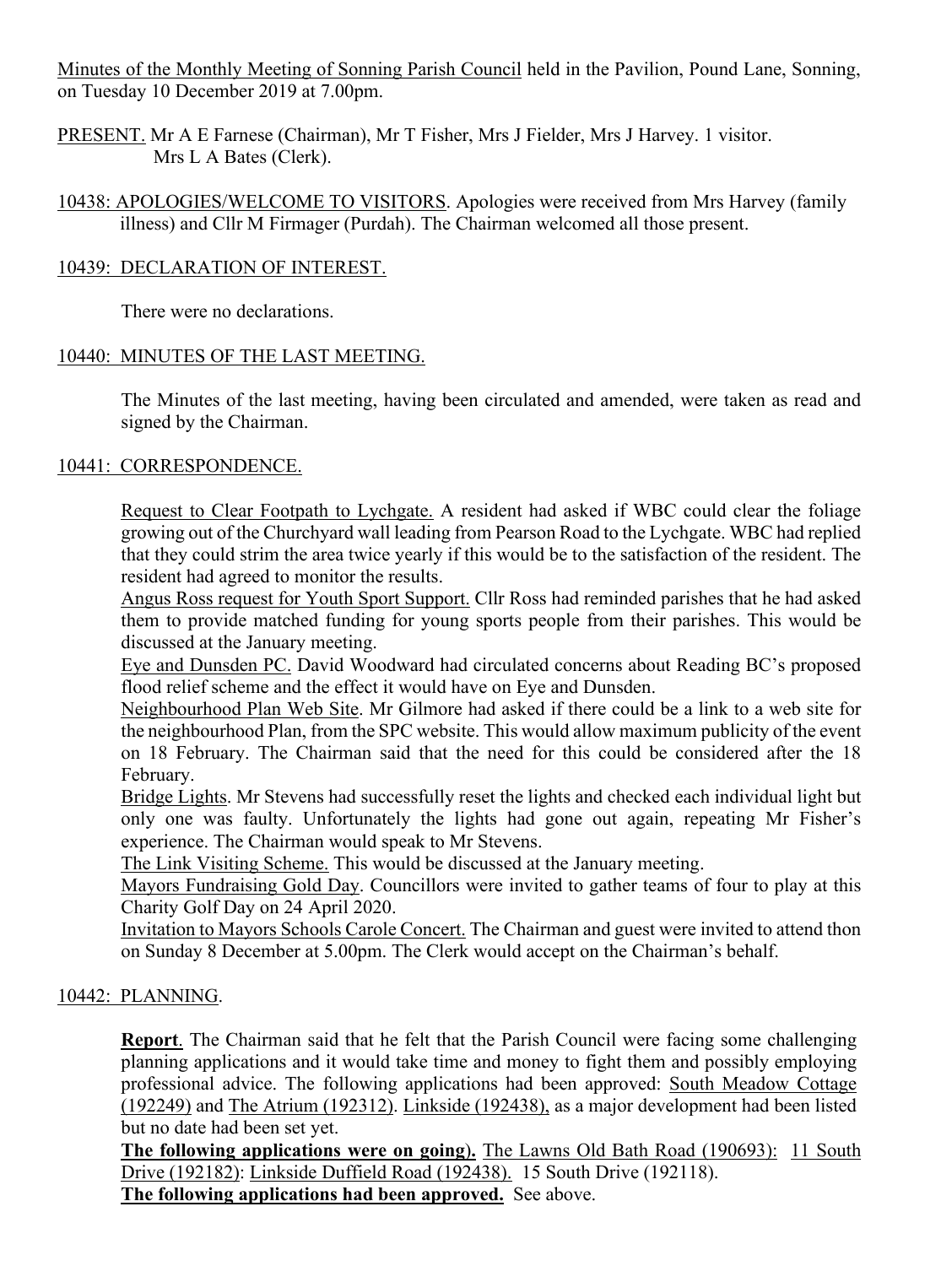## 10442: PLANNING (Cont'd).

**The following applications had been refused.** No refusals. **The following applications had been withdrawn.** None. **The following Appeal had been dismissed.** York Cottage. **The following new applications had been received.** No new applications

#### b) THE ATRIUM (192312) Amended Plans - to agree comments.

Revised plans for the Atrium had been published online but SPC had not been advised. Following discussion it was agreed to seek Mr Thorpe's advice.

Neighbourhood Plan. There was no update.

Sonning Place. It was agreed that the Clerk would ask Jason Varley, the Officer dealing with Enforcement, about the possible breach of planning at Sonning Place.

#### 10443: QUESTIONS FOR BOROUGH COUNCILLOR.

In the absence of Cllr Firmager there were no questions.

#### 10444: PARISHIONER QUESTIONS.

Mr Doyle said it was important that Mr Stevens was chased about the Bridge Lights, the Chairman had already agreed to do this. Mr Doyle asked if SPC were aware of the site known as York Cottage. Having checked the list of proposed repairs in the Design and Access Statement he could find no mention of the front window, which had been replaced, and he would be taking this further. Mr Runnalls said that the advertisements that SCC had put on the practise nets had not been removed, the Chairman would chase this up. Mr Runnalls also said that the footpath contractor's sign was still in place and signs advertising the development at August Field were still in place. This was a Highways issue.

#### 10445: FINANCE.

- a) Report. The Clerk had prepared a report which was noted.
- b) Draft Budget 2020/2021. This had been circulated and Mr Morrison said that the proposed Precept would increase by 2%. Mr Fielder suggested a figure be included for Bus Shelters and £50 for the contribution towards further improvements to the Lychgate. The Clerk would adjust the figures ready for approval at the January meeting.
- c) Pound Lane Improvements Request for CIL Contribution. Mr Fisher said that he had informed WBC Highways that SPC considered £27,000 to be too much for replacing a few signs and cosmetic changes to the crossing and that the money would be better spent on a Pelican crossing. This would offer increased safety for children, elderly people and others using the crossing. Mrs Fielder had seen blow up bollards representing children, which seemed to encourage drivers to slow down. Mrs Fielder agreed to find out costs.
- d) SLTC Proposal for Spending £6,000 on Court Improvements. SLTC wanted to use £6,000 from the sinking fund to resurface the courts. This would extend the life of the courts for 5 years. They also wished to suspend the annual payment for 2020. A previous request to use money from the sinking fund for their Club Hut had been agreed on the proviso that SLTC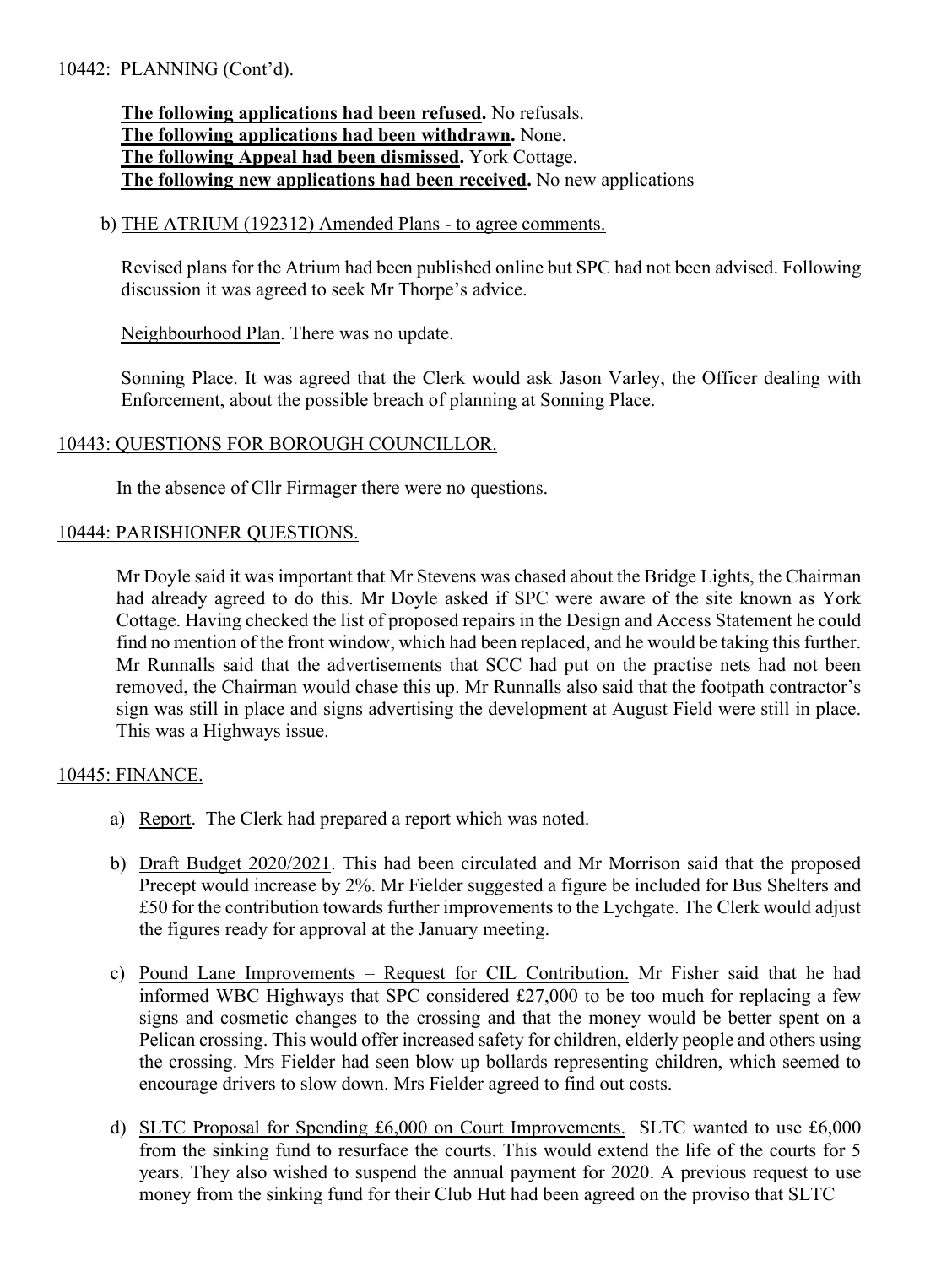would top up any shortfall found when major court repairs were needed (approximately 5 years time). Following discussion the Chairman proposed agreeing the proposal, with the proviso that SLTC would pay for any shortfall, Mr Morrison seconded and this was unanimously approved.

e) Payment of Accounts. The Chairman proposed and Mr Morrison seconded, making the following payments:

| Date     | Cha | Name             | <b>Service Item</b>         | Gross   | VAT    | <b>Net</b> | Committee      | Sub-committee |
|----------|-----|------------------|-----------------------------|---------|--------|------------|----------------|---------------|
| 05/11/19 | 638 | <b>WBC</b>       | May Election                | 225.00  | 0.00   | 225.00     | <b>ADMIN</b>   | Election      |
| 05/11/19 | 639 | <b>KS</b> Paving | New Path Rec.               | 5040.00 | 840.00 | 4200.00    | REC.           | Rec Misc.     |
| 05/11/19 | 640 | <b>RES</b>       | <b>Extinguisher Service</b> | 58.50   | 9.75   | 48.75      | <b>SPORTS</b>  | Pav. M'tnce   |
| 13/11/19 | 641 | Height Tree      | Willow<br>Fell<br>and       | 99.63   | 0.00   | 99.63      | <b>ENVIRON</b> | Wharf M'tnce  |
|          |     | Care             | remove arising's            |         |        |            |                |               |
| 13/10/19 | 642 | <b>TIVOLI</b>    | Dog Bins                    | 331.20  | 55.20  | 276.00     | <b>ENVIRON</b> | Dog Bins      |
|          |     |                  | <b>TOTAL</b>                | 5754.33 | 904.95 | 4951.63    |                |               |

| SPC PAYMENT OF ACCOUNTS DEC (1 to 30 Nov) '19 |  |
|-----------------------------------------------|--|
|-----------------------------------------------|--|

# 10446: HIGHWAYS

School Crossing. Mr Fisher said that he had exchanged emails with Martin Heath (WBC Highways) and unfortunately he wouldn't be able to attend a SPC meeting until February, however he would be able to attend a site meeting in Charvil Lane prior to that but no firm commitment had been agreed. Mr Heath had also asked for more data on speeds in Pound Lane.

Speed Indicators (SID). Mr Fisher said that SID 2 had been moved to Pound Lane South with Mr Runnalls assistance. Speeds checks in Pound Lane had shown a vehicle travelling south at 60mph at 14.45 in December. Vehicle numbers continued at around 4,000 per day each way. When SID 2 had been in Sonning Lane it had showed a vehicle travelling at 80mph outside the RBCS at 10.15pm. Details had been sent to martin Heath and Bracknell Speed Watch. SID 2 would be moved to Thames Street next.

Lorry Watch. Mr Fisher had finally linked up with colleagues and had spent 2 hours in Barkham but no offences had been observed. A warning letter had been sent to an offender on an earlier date in Sonning. Mr Doyle said that he had seen a Tarmac lorry go over the bridge on its way to the depot but the manager had denied that there was a lorry of that description in the depot. Residents should be encouraged to report offending vehicles. Mr Doyle asked about the using the ANPR cameras and Mr Fisher explained that training was required to read the results but the demand was such that there were not enough slots for the Police, who had priority, to be trained.

#### 10447: RECREATION AND ENVIRONMENT W.G.

- a) Safety Checks. The Chairman had inspected the playground and he would be checking the Exercise Equipment.
- b) Pavilion Fund Raising. This was ongoing.
- c) ROSPA Report. Completed
- d) Rec. Path. Mr Fisher would chase the contractor as some edges showed signs of deteriorating.
- e) Charvil Football Club Property. This was ongoing.
- f) Sonning School Request for Car Park Markings. It was noted that the school no longer allowed onsite parking and staff were now parking in the SPC car park rather than in the school, which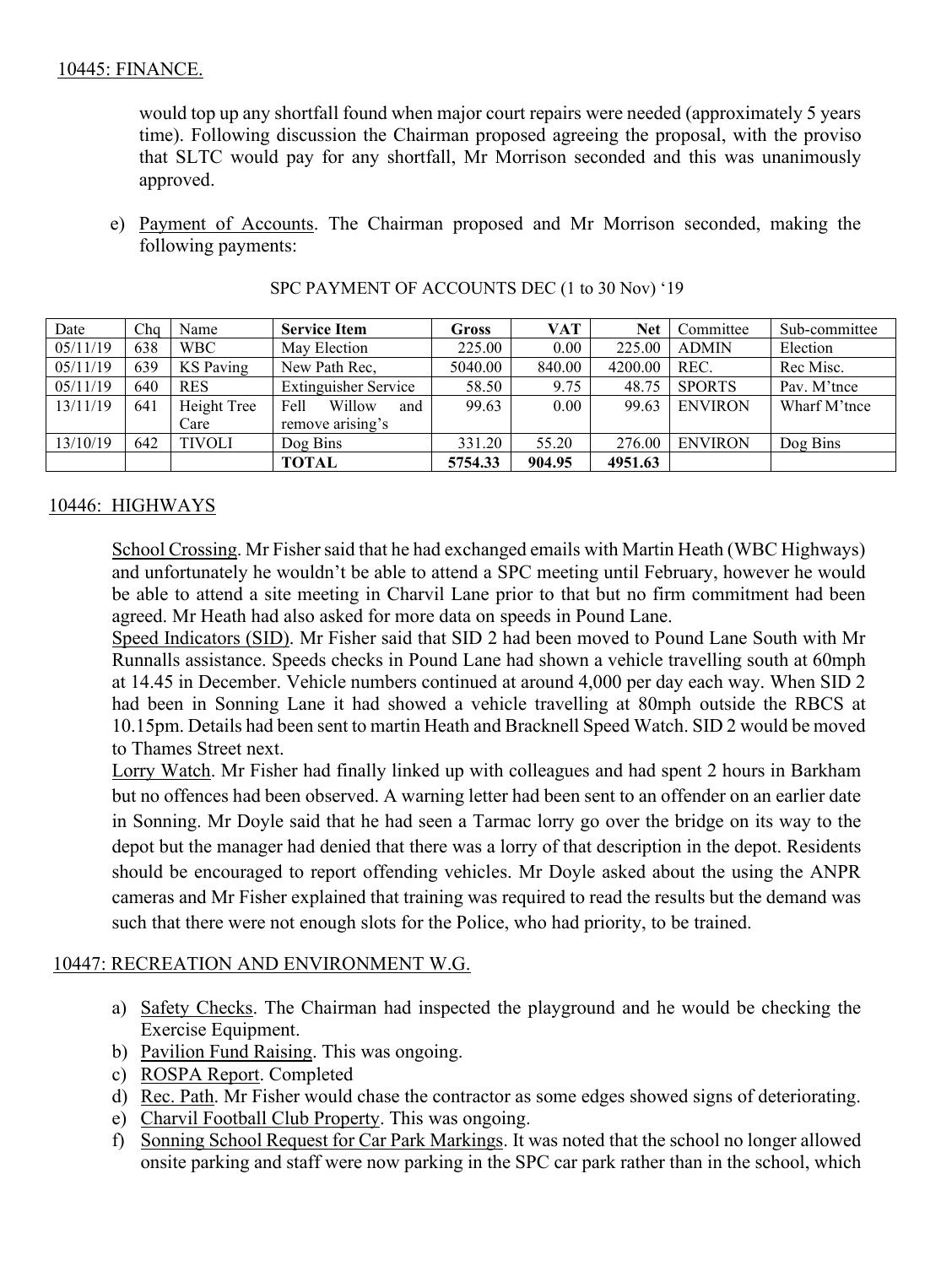### 10447: RECREATION AND ENVIRONMENT W.G. (Cont'd).

added to the congestion. Following discussion it was agreed that the idea of white markings in the car park would be unacceptable in the semirural location and the request would be refused.

g) SLTC Main Gate, Water & Signs. The gate was still under consideration. The Clerk had found an old map identifying the source of the SLTC water supply, which was from the square not the pavilion. The Chairman would follow this up with Mr Pownall. The new SLTC Chairman had asked if they could have a sign at the Pound Lane entrance, along with SCC etc, and also at the Sonning Lane entrance. The Clerk had explained that SPC did not own the land in Sonning Lane, which belonged to either RBCS or WBC Highways and SLTC would follow this up separately. Following discussion it was agreed that a SLTC sign should be allowed the Pound Lane end but siting and the design of the sign would need SPC approval.

# 10448: TECHNICAL SERVICES.

Safety Checks. The Chairman had carried out the safety checks on the Wharf.

Bridge Lighting. It had been agreed that the Chairman would follow this up.

VE Day 2020. Mrs Fielder said that she had arranged with the Coppa Club to provide food for the BBQ and the Scouts would cook it. The plan was to start at 2.30pm with speeches starting at 3.00pm and a bugler at 3.30pm and Church would ring the bells. Food would be served from 4.00pm. It was suggested that Mrs May (MP) would do the reading and the Twinning Association would be asked if they wished to participate. Suggestions for inclusions to the event would be welcome but arrangements had to be in place in time to include details in the March Parish Magazine.

#### 10449: ALLOTMENTS,

Mrs Fielder said that the contractor had made a very good job of clearing the compost and the area had been laid to turf. Mrs Fielder would ask Allotment holders for a contribution towards a seat to place on the improved site.

#### 10450: POLICE & SECURITY.

Mrs Fielder said that she still had a supply of security items if anyone wanted one. There had been a note from the Police about securing sheds and it was suggested that dog walkers might be asked to keep a watch for suspicious activity. Mrs Fielder said that parking in Holmemoor Drive was an issue and residents had asked for additional lighting in Old Bath Road, which could be very dark.

#### 10451: NEWSLETTER.

 The Chairman agreed to chase Mrs Pownall who had agreed to prepare the draft ready for printing.

#### 10452: WEB SITE.

This continued to work well.